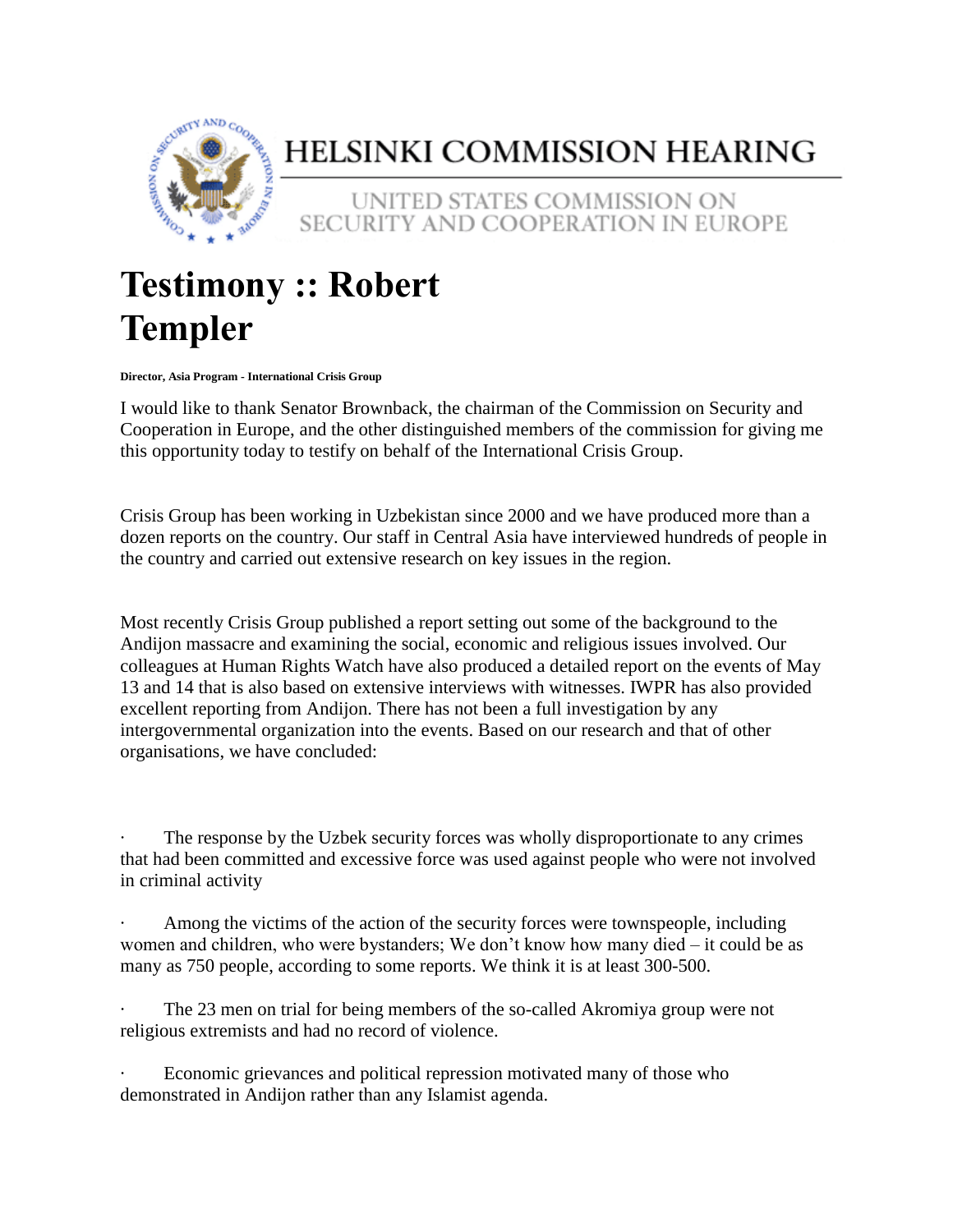No credible evidence has been produced to show any involvement of people from outside Uzbekistan.

The Uzbek government has responded to international concern about the massacre with what can only be characterised as contempt:

- President Islam Karimov has rejected calls for an international investigation.
- Diplomats were only allowed to visit Andijon on a closely supervised tour that many of them described as unsatisfactory.
- President Islam Karimov and other Uzbek officials refused to meet with Senators John McCain, Lindsay Graham and John Sununu.
- The Uzbek government has restricted substantially U.S. access to Karshi-Khanabad Air Base, limiting flights by particular planes, limiting hours when flights can arrive and making it more difficult for the U.S. to use the facilities.
- The Uzbek government has applied intense pressure on the Kyrgyz government to return refugees. The repatriation of these people under the current circumstances would be a violation of international law concerning refugees and torture.
- Uzbek authorities have threatened witnesses and created a climate of intense fear in Andijon. This has included the intimidation and harassment of the family members of refugees.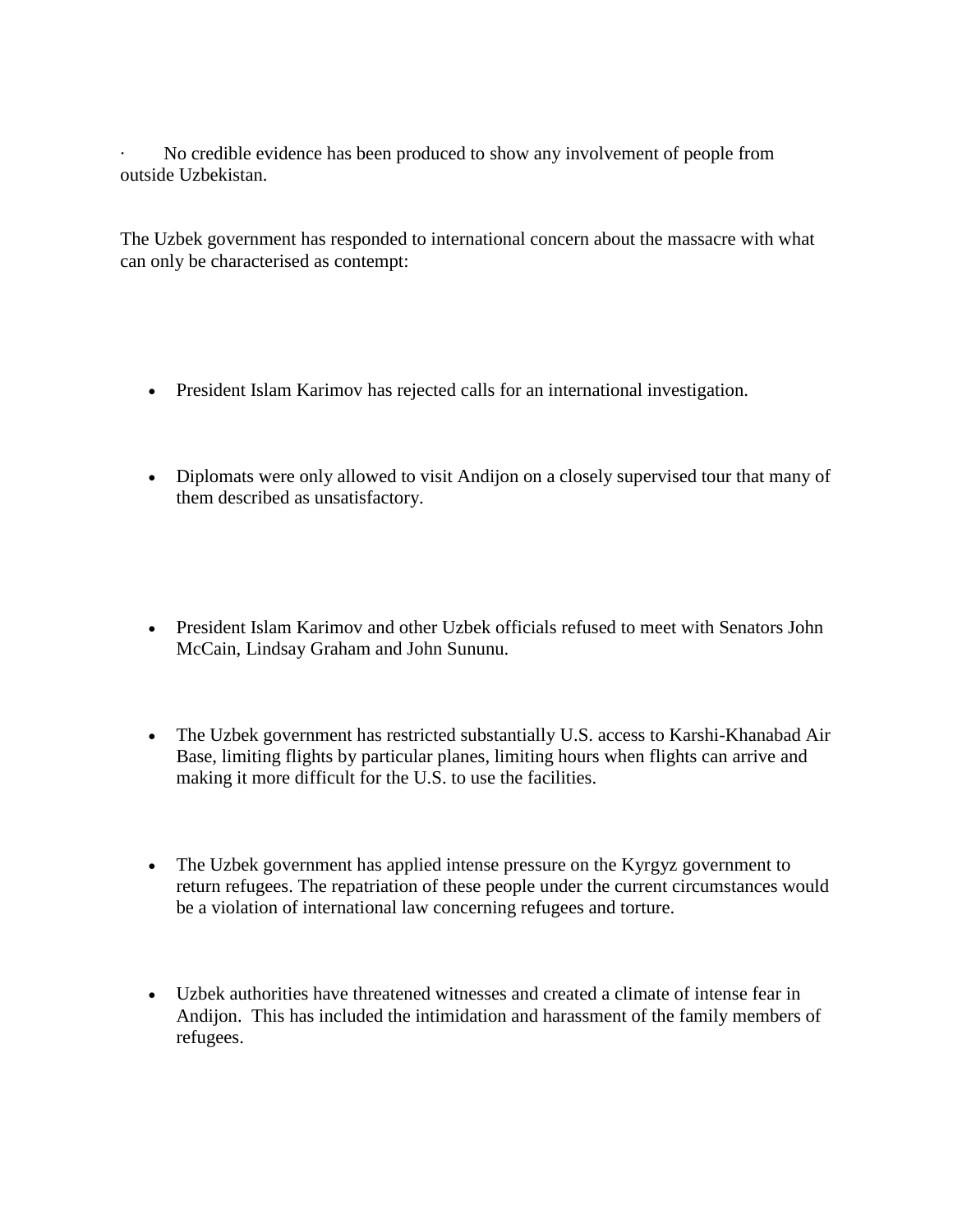- The government has withdrawn the already meagre cooperation with outside aid groups and governments, for example withdrawing visas for Peace Corps volunteers.
- The events in Andijon have been followed by a country-wide campaign of intimidation, harassment, and in some cases detention of local human rights activists and independent journalists.
- Foreign journalists have likewise been prevented from reporting on the events and their aftermath. For example, BBC Central Asia correspondent Monica Whitlock has been expelled from the country for "biased reporting" and "aiding terrorists."

These are just the latest steps by an uncooperative government that rejects the values of democracy, human rights and economic freedom. For nearly 15 years U.S. and European governments have been trying to encourage reforms and greater openness in Uzbekistan. Since 2001, the United States stepped up those efforts, offering considerable assistance and signing an agreement under which Uzbekistan agreed to press ahead with reforms. The bilateral agreement involved clear commitments for steady progress toward both economic and political reforms on the one hand and military cooperation in facilitating U.S. military supply lines to Afghanistan as part of the war against terrorism on the other.

The U.S. also argued that the reform part of that agreement also advanced the war against terrorism by enabling the Uzbekistan government to demonstrate to its own citizens a better future, the best argument against radical recruitment. The United States extended a generous hand to support those reforms in Uzbekistan. However Islam Karimov has chosen to rebuff that friendship and become more repressive and more resistant to any outside engagement.

Moreover, the Karimov regime has consistently drawn the wrong conclusions from the popular revolutions in Georgia, Ukraine, and Kyrgyzstan, brought about by the population's frustration with corrupt, often repressive regimes dominated by representatives of the Soviet-era nomenklatura. The Karimov regime has interpreted the fall of its counterparts elsewhere in the former Soviet Union as a sign of "weakness" on their part, and has only increased his oppression of his own people, a policy that will probably only hasten his own regime's demise.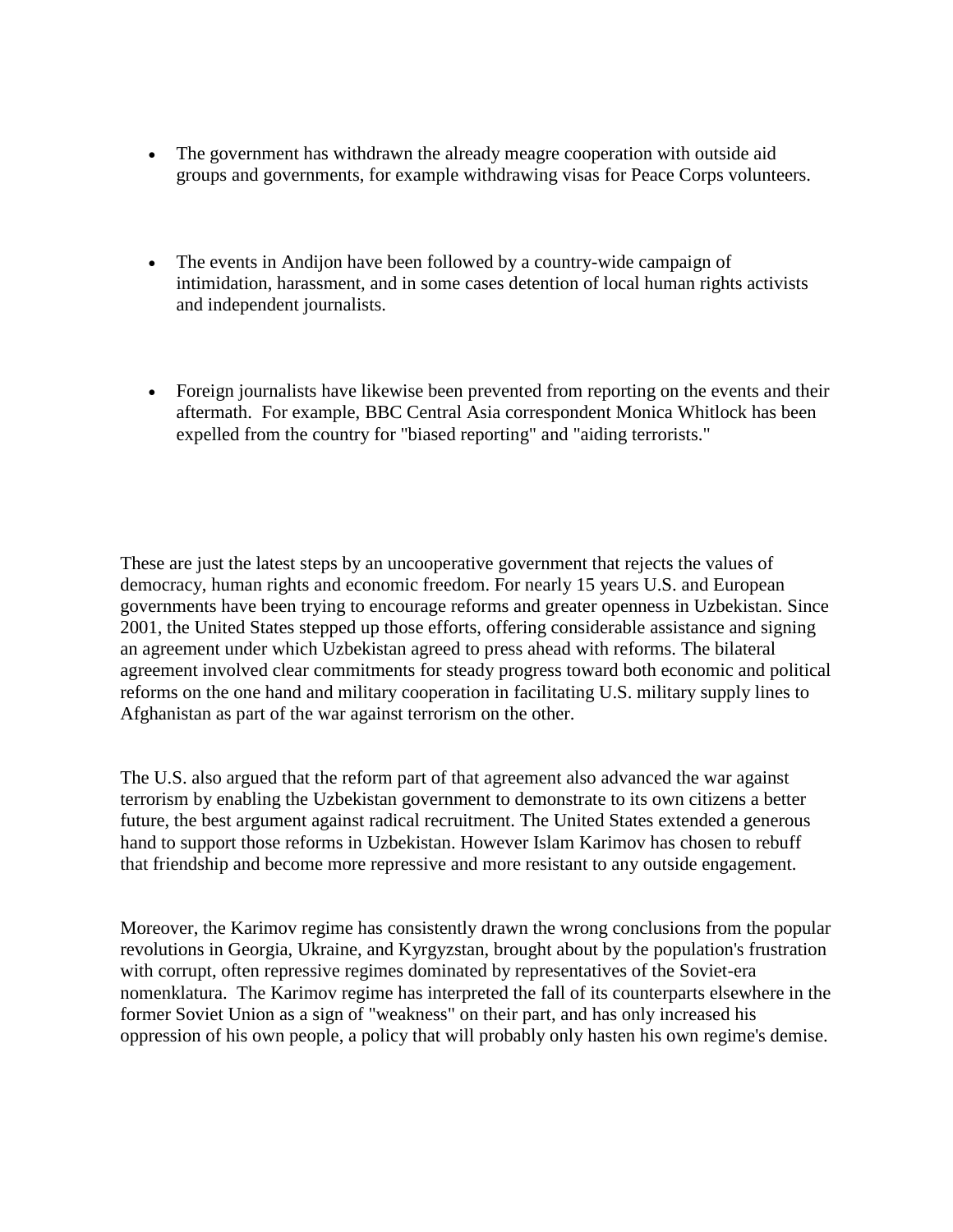There is now a widespread recognition that Karimov has set Uzbekistan on a dangerous path of self-destruction and will not be persuaded by any government that his policies are a disaster. Uzbekistan is now a member of that group of countries -- Zimbabwe, Burma, North Korea, Belarus and others -- who are ruled by men who don't just show a lack of concern for their people but are willing to inflict any level of suffering and hardship on them as long as they remain in power. The United States has taken strong stands against the leaders of those other countries. It is time to take the same stand against Karimov.

Karimov's past behaviour provides us with no hope that he will change his policies. His background is as a Soviet state planner and he still views the world through the lens of a Brezhnev-era apparatchik. He wants to see what he calls "civilised trade" by which he means all businesses are controlled by his officials. His edicts have crushed all economic opportunity, leaving people despairing and unable to earn the sparsest of incomes. He is contemptuous of the ideas of parliamentary democracy, religious freedom, press freedom or economic freedom. He runs one of the most repressive police states in the world. He targets people of faith and employs his feared secret services to torture and abuse them. He has banned Moslem and Christian groups and sent thousands to some of the most terrible prison camps on earth purely for their religious beliefs. As a result of these policies, he rules a country in which people are nostalgic for the Soviet Union.

There is a growing expectation that the end of Karimov's rule will be violent. A civil conflict in Uzbekistan could be a disaster for Central Asia, sending refugees into neighbouring countries that are ill-equipped to cope, undermining fragile states in Kyrgyzstan, Tajikistan and Afghanistan, reversing economic gains in Kazakhstan and potentially providing an area of unrest in which Islamic extremists and criminals would only prosper. U.S. policymakers should still aim to get Karimov onto the right path but they should recognise the fact that this is unlikely to happen and start planning to minimise the dangers he presents to the security of Central Asia.

There are very few good options for the short term in Uzbekistan. There is no set of policies that can make Karimov immediately open up his country and deal with the real grievances of his people. There are some steps that are important to take because they would at least signal to the Uzbek people that America is on their side, not the side of their despot.

Among the steps we would like to see:

A consistent demand from all parts of the U.S. government calling for an independent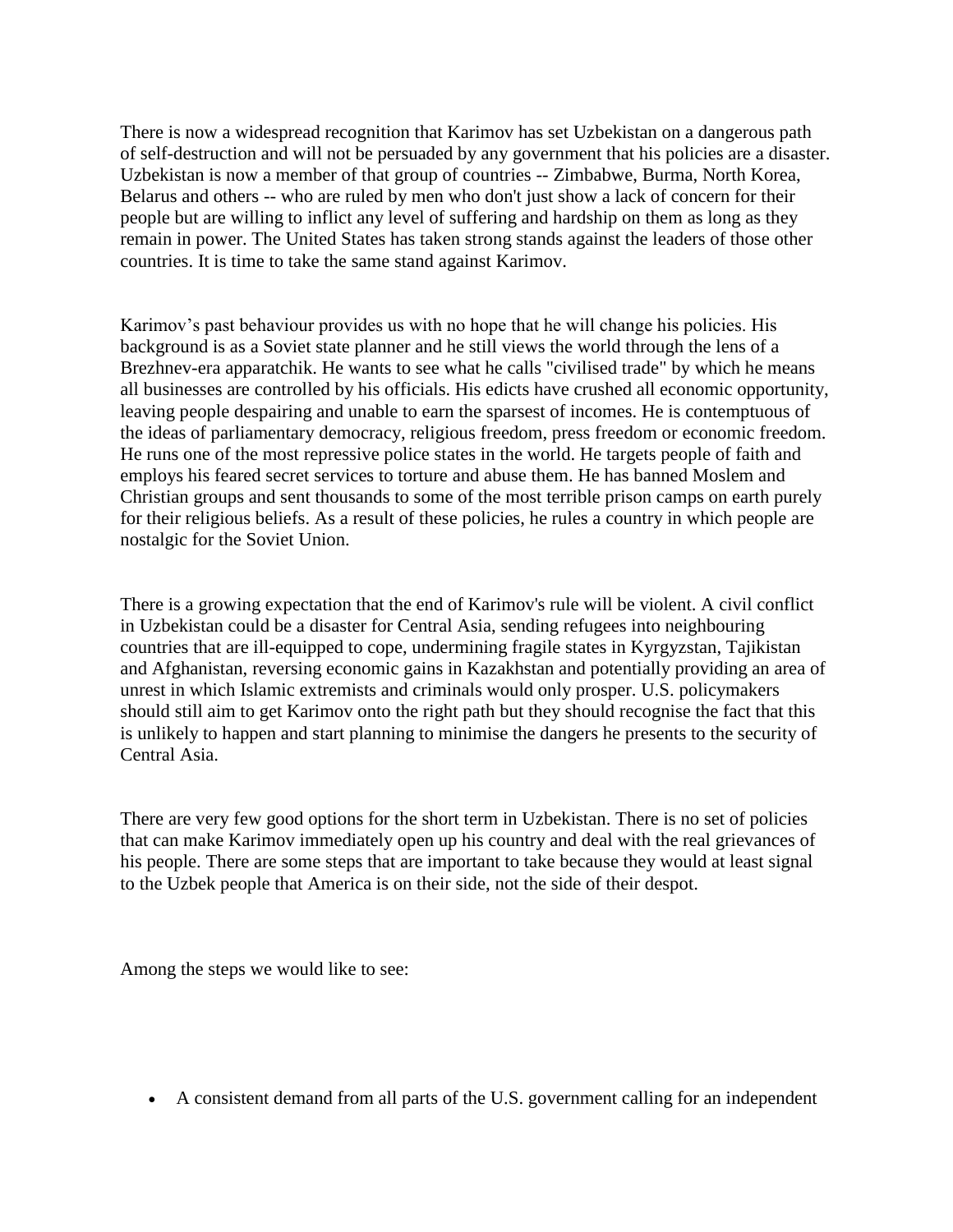international investigation into events in Andijon. This demand should be made in all fora -- the UN, the OSCE and through NATO -- as well as in all bilateral contacts, including those from the military and Department of Defense.

- Suspension of negotiations on the lease of Karshi-Khanabad base until Uzbekistan agrees to an independent investigation. Given the lack of cooperation in recent months over the base, defence planners should give careful consideration to the usefulness of having such a grudging ally in the region when other countries might be more cooperative.
- The use of the "Moscow Mechanism" of the OSCE that would allow for the appointment of a special rapporteur to investigate events in Andijon.
- The calling of a high-level meeting of the United States, the European Union and Japan to discuss a joint political and aid strategy for Central Asia.
- A review of all engagement in Uzbekistan by the international financial institutions including the European Bank for Reconstruction and Development and the Asian Development Bank.

We do not argue for the withdrawal of all aid from Uzbekistan, which will not help the people there. Aid is currently so limited that making it conditional is unlikely to have much effect on Uzbek policies. It is time however to consider some targeted sanctions if the Uzbeks do not agree to an investigation. Such sanctions could include visa and travel bans for those officials known to have been involved in the massacre and investigations into corrupt wealth held by Uzbek officials overseas. Those security units involved should not receive US training or equipment.

In recognition of the difficulties of implementing aid projects, particularly those that help civil society organisations and small groups, Congress might consider allowing USAID and the U.S. Embassy greater freedom to implement small grants in a manner that prevents them from being obstructed by the Uzbek government.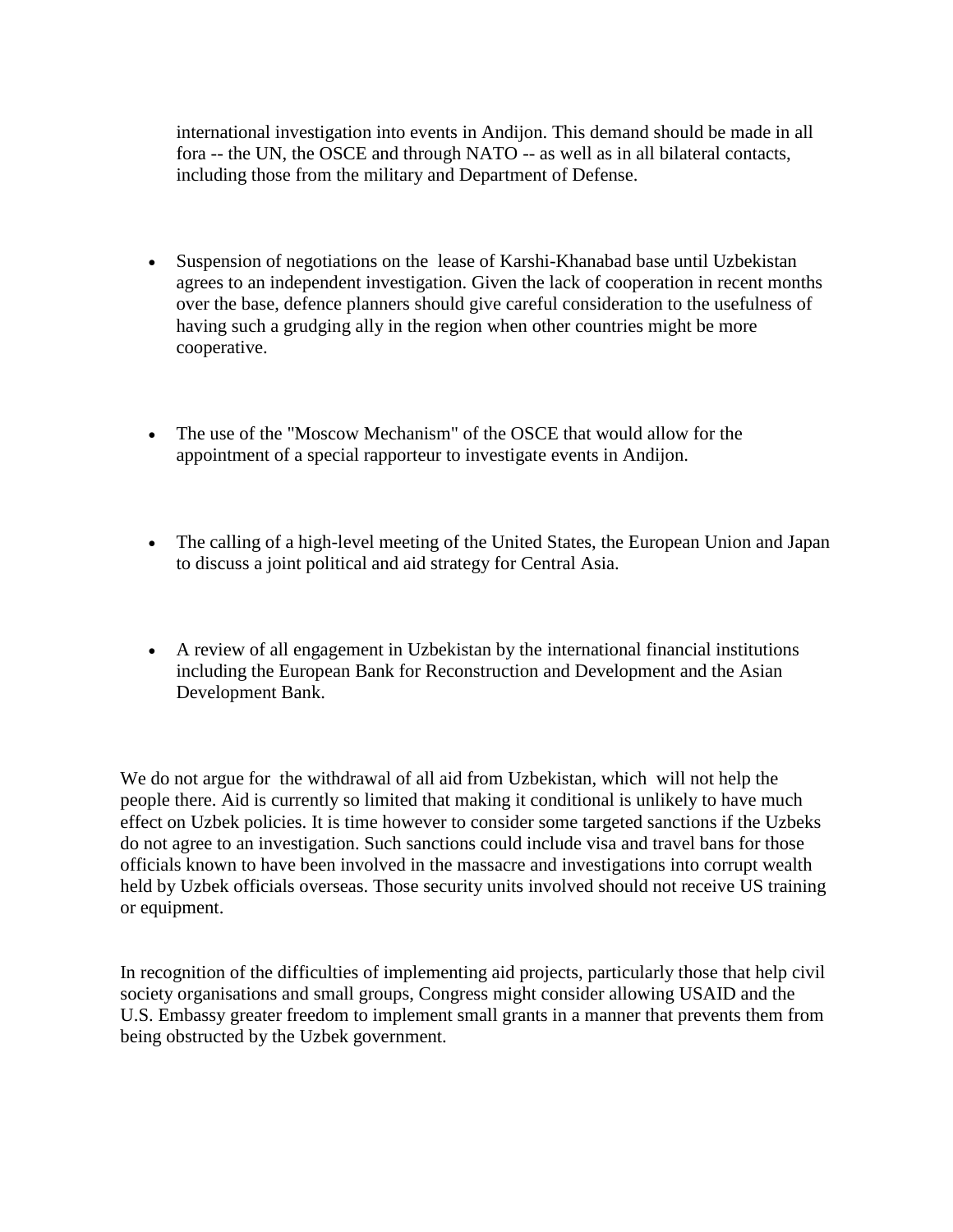In the longer-term, a critical priority is to develop a strategy that both prepares Uzbekistan for change and tries to minimise the regional fallout of possible state failure there. All around the world we have seen the collapse of a country -- more often than not a state driven into the ground by a despotic ruler -- infect neighbouring countries and leading to widespread regional conflict that becomes extremely difficult to contain. We need to make sure this does not happen in Central Asia. Kyrgyzstan has found it difficult to cope with 500 refugees. Imagine if the number were in the hundreds of thousands. If Uzbekistan does collapse, it would imperil efforts to bring stability and democracy to Afghanistan and it would risk creating a haven for extremists in what is already a dangerous neighbourhood. It would mean a worsening of drug trafficking and crime. It would be a direct threat to security around the world.

There are some steps that could be taken to ensure longer-term stability in the region:

- Work with the key neighbouring states -- Kazakhstan, Kyrgyzstan, Tajikistan and Afghanistan -- to start planning for possible conflict in Uzbekistan. Work to expand their capacity to handle natural and man-made disasters, including improving information and management systems and the pre-positioning of supplies to handle possible refugee flows.
- Expand educational contacts with Uzbekistan, including exchanges with all groups. Exposure to education in the United States, Europe or at such institutions as the American University in Bishkek can only help create a cadre of pro-Western thinkers who oppose what Karimov is doing to his country.
- Expand training of and support for local independent journalists, human rights activists, and lawyers, and the local NGOs that support them. We recognise the enormous obstacles the Uzbek government has put in the way of such efforts but believe they should continue.
- Expand training in key areas that would be needed to run any transition to democracy including civilian security and military experts, legal reform experts, parliamentary experts, civil service reform experts -- in short, all of the expertise that will be needed to overcome the legacies of Karimov's rule.